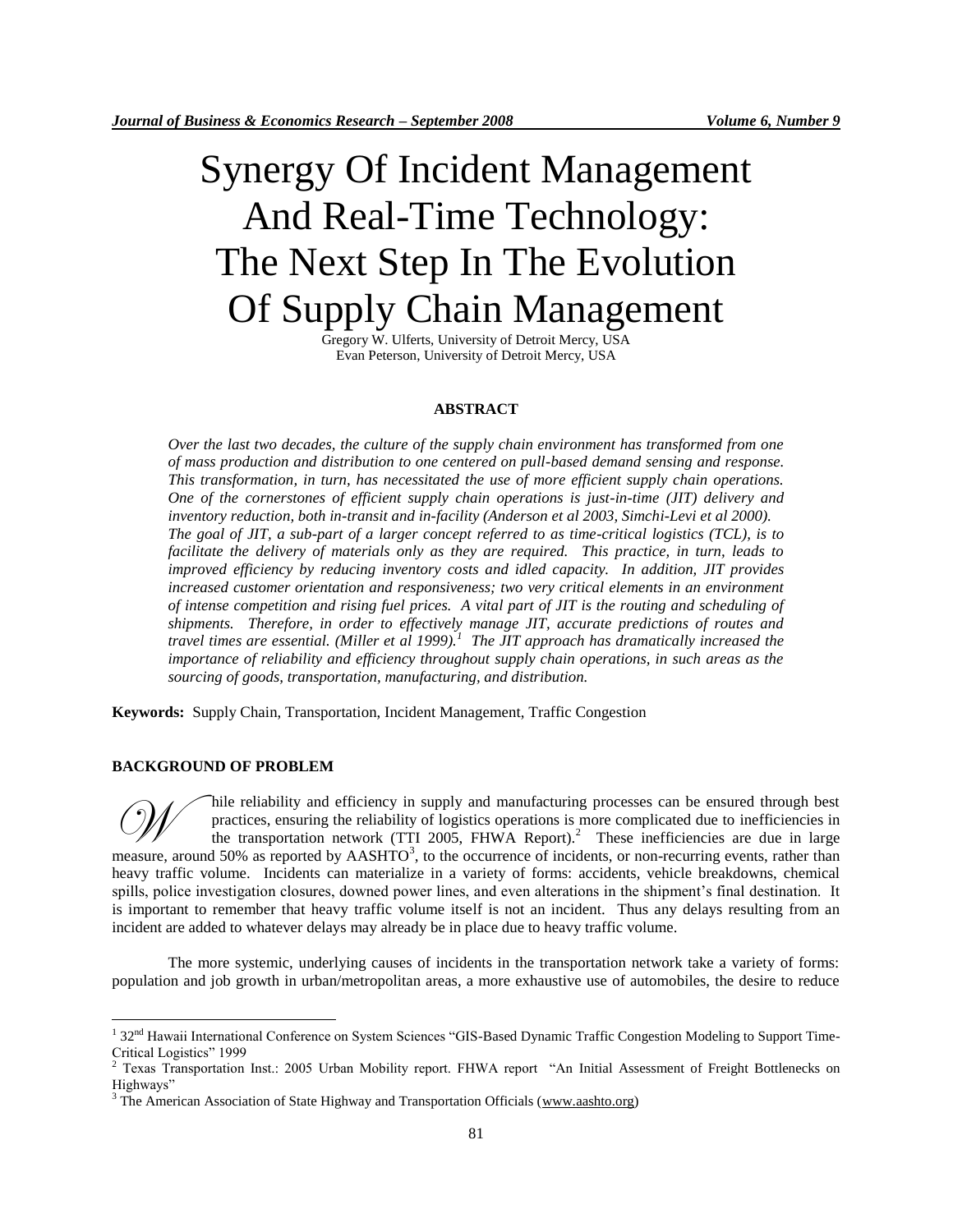densely populated neighborhoods, a preference for less crowded working environments, and an all around consumer desire for private vehicles. According to a paper from the  $32<sup>nd</sup>$  Hawaii International Conference on System Sciences<sup>4</sup>, there are several important factors that must be taken into account. First, traffic congestion patterns are spatially complex. As a result, traffic congestion is often dispersed enough so that it is difficult to avoid regardless of the route taken. Second, the peak periods previously associated with the morning and evening "rush" are declining. This decline stems from a national movement from manufacturing based jobs to more service oriented jobs. These service oriented jobs cover a broader geographic area and consume more hours in a day. Third, nonwork related travel is increasing at a higher rate than work related travel. Finally, congestion is dynamic in nature. It can occur at a single location and spread to nearby parts of the transportation network. In addition, because transportation networks often operate close to capacity, they are especially susceptible to congestion resulting from incidents. Congestion must be dealt with throughout much of any given workday; it is no longer feasible to simply avoid problem areas during certain periods in order to arrive at a desired destination on time.

These inefficiencies are a serious problem because they have a "direct" effect on the economics associated with logistical operations. In addition to resultant increases in fuel and driver costs, they significantly affect supply chain operations through missed deliveries, idled capacity and labor, and increased schedule nervousness throughout the entire supply chain (McKinnon 2004, Rao et al 1991). For example<sup>5</sup>, when assembly line production in the automotive industry is brought to a halt due to delayed arrival of a necessary shipment, the amount of money lost can range anywhere from 10 to 100 times the revenue earned by the trucking company in delivering that one shipment. The enormity of all these costs, estimated at \$200 billion a year, and the critical need to mitigate the effects of traffic congestion, is presented in DOT's 2006 Report.<sup>6</sup> However, this report also states these disruption costs are neither measured nor accounted for, despite the fact that they far exceed direct transportation cost inefficiencies.

A grasp of this problem's scope is reflected in the DOT's strategic RD&T plan (U.S. DOT: Strategic RD&T Plan 2006-2010), which identifies the following five strategic goals:

- Reduce urban and suburban traffic congestion, freight gateway congestion, and aviation system congestion
- Extend the life of the existing transportation system and improve the durability of the infrastructure
- Conduct and sponsor research to advance the use of next generation technologies and to make effective use of combinations of modes in moving people and goods
- Improve the planning, operation, and management of surface transportation and aviation services and assets
- Improve transportation services for underserved areas and populations

#### **LITERATURE**

 $\overline{a}$ 

Past work in this area can be drawn from several different research topics. In providing various methods for estimation of incident delays, Golob et al (1987) and Ozbay and Kachroo (1999) recommended probabilistic distributions, while Giuliano (1989) and Garib et al (1997) applied linear regression models to incident data. Jones et al (1991) proposed a conditional probability model with hazard functions, which Nam and Mannering extended (2000) using industrial engineering and biometrics hazard functions to estimate incident duration. With respect to the reliability of travel times, Noland and Polak (2002) reviewed the theory and empirical results of studies attempting to measure behavioral responses to changes in travel time variability. Cohen and Southworth (1999) provided a model to estimate variance and mean of delay resulting from incidents on freeways and review valuation methods.

With respect to dynamic routing algorithms, a number of studies have tackled the routing problem with stochastic and non-stationary travel times (Hall 1986, Miller-Hooks and Mahmassani 2000 and 2003, Bander and White 2002). Studies that consider real-time information for dynamic routing are relatively recent (Psaraftis and

<sup>4</sup> GIS-Based Dynamic Traffic Congestion Modeling to Support Time-Critical Logistics" 1999

<sup>5</sup> "A Heuristic Search Approach for a Nonstationary Stochastic Shortest Path Problem with Terminal Cost"

<sup>6</sup> DOT's 2006 report, "National Strategy to Reduce Congestion on America's Transportation Network" in May 2006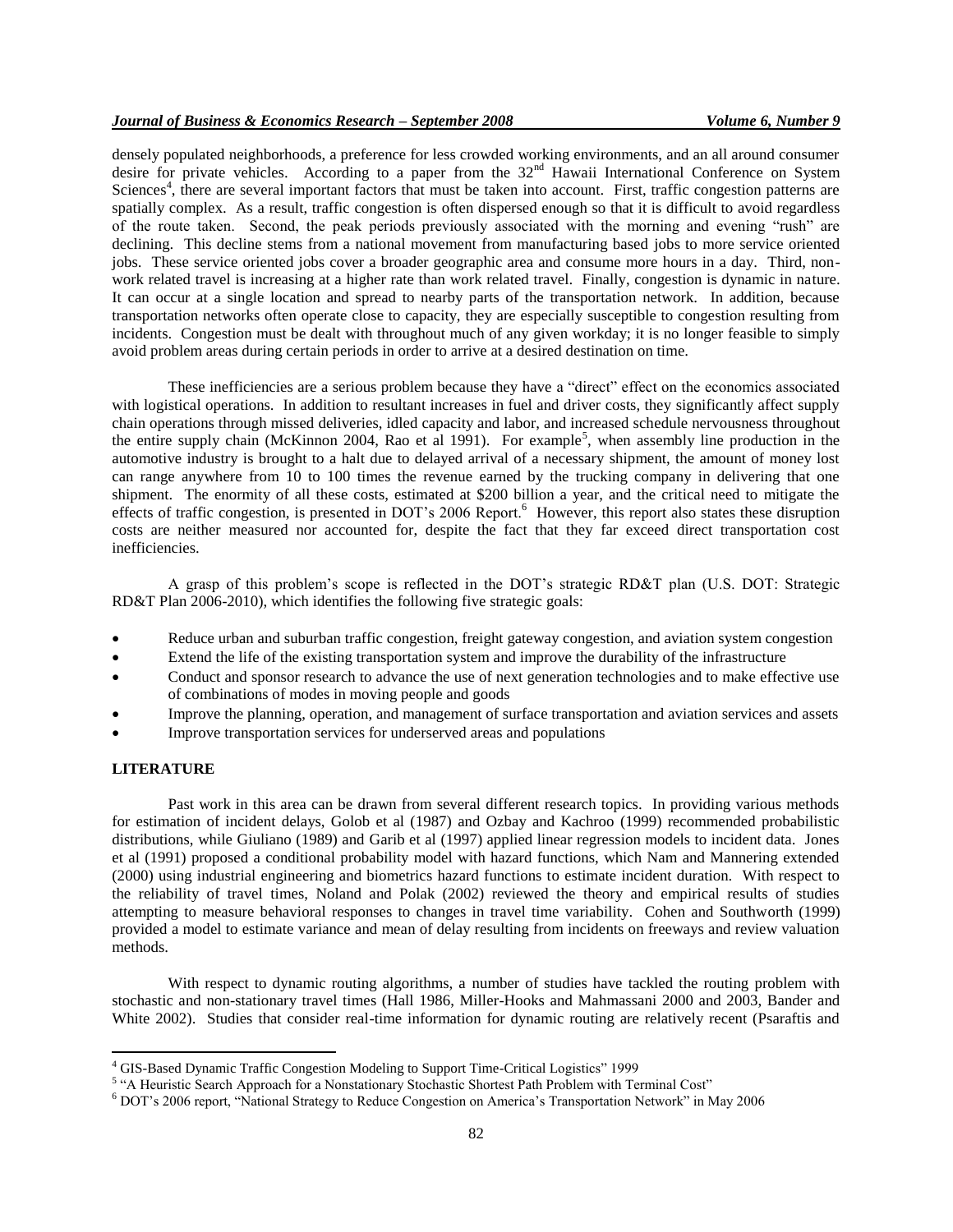Tsitsiklis 1993, Polychronopoulos and Tsitsiklis 1996, Azaron and Kianfar 2003, Fu 2001, Waller and Ziliaskopoulos 2002, Gao and Chabini 2006, Kim et al. 2005, Thomas and White 2007). However, these studies lack the joint consideration of recurring and non-recurring congestion. Moreover, none of these studies have undertaken a comprehensive analysis on the performance of alternative heuristics, computational performance comparisons between exact and heuristic methods, or the impact of approximations on performance and quality. In addition, the incident models in these few studies lack practical aspects, such as network propagation. Finally, with respect to the effect of logistics costs, McKinnon (2004) discussed the impact of delivery unreliability on supply chain and logistics costs in the case of the United Kingdom's foods industry. For JIT replenishment systems, Rao and Grenoble (1991) proposed a model and suggested various alternatives for improving logistics performance influenced by traffic congestion.

### **SOLUTIONS**

 $\overline{a}$ 

An assortment of strategies have been proposed and implemented for reducing the congestion leading to inefficient use of the transportation system. One strategy is investment in new capacity. However, although this may appear to be an effective means of reducing congestion, such a strategy has several flaws. It is by no means conjecture that the costs associated with expanding the capacity of all major corridors in a state's transportation system are probably not within a state's budget. Thus, improvements are made to selective problem areas deemed to be the most critical. In order to facilitate construction, traffic must be diverted, at least to some degree, around the selected areas for the duration of the project. If the selected improvement zone is a major roadway or intersection, this re-routing could divert traffic along roads with even less capacity than the one being altered. Also, given the frequency with which the proposed construction area is utilized before the construction, it may be difficult to perform all of the necessary construction at once. The closing of miles and miles of a major interstate within a major metropolitan area could prove to have crippling economic effects. The alternative, shutting portions of the road down one at a time, will only further prolong delays associated with the construction period.

Even if the capacity of a major corridor can be expanded at minimal cost and inconvenience, the reductions obtained by the reconstructed corridor may become obsolete after only a few years. Investment in new capacity can, at best, be viewed as a temporary fix to a problem that may come back even stronger the next time it arises. Instead of adding new capacity in order to reduce congestion, a better means of reaching this goal is to find a way to use the existing system in a more efficient manner.

According to  $AASHTO<sup>7</sup>$ , there are numerous examples of strategies that attempt to reduce congestion by using existing transportation systems in a more efficient manner. For example, several states have attempted to use pricing strategies as a means of alleviating congestion. One such example is the use of high-occupancy toll (HOT) lanes. The goal of HOT lanes is to allow for more freely moving conditions by using toll prices to manage traffic flow. Since 1993, California, Colorado, Minnesota, and Texas have all implemented HOT lanes to help ease congestion. Another congestion reduction strategy is the use of 511 systems, which allow travelers to call in and obtain up-to-date traffic information. The state of Florida has continuously improved its 511 system, allowing users to pre-program up to 11 frequently traveled routes. This, in turn, allows for instant access to updates over the phone. A 2006 poll by the FDOT revealed that one-third of people who use the 511 service call ahead before beginning a trip, and two-thirds use it after encountering a problem on the road. A third example is the use of access management policies in order to reduce congestion. Proper access management for a major corridor is vital when significant growth is expected. Several state transportation agencies are working in conjunction with local communities to develop strategies to reduce congestion in these corridors. These strategies consider elements such as no-access/access-control lines, parcel-to-parcel access, driveway spacing standards, and frontage roads. Other strategies include multimodal transportation corridor investment, integrated corridor management strategies and coordinated incident management.

<sup>&</sup>lt;sup>7</sup> The American Association of State Highway and Transportation Officials [\(www.aashto.org\)](http://www.aashto.org/)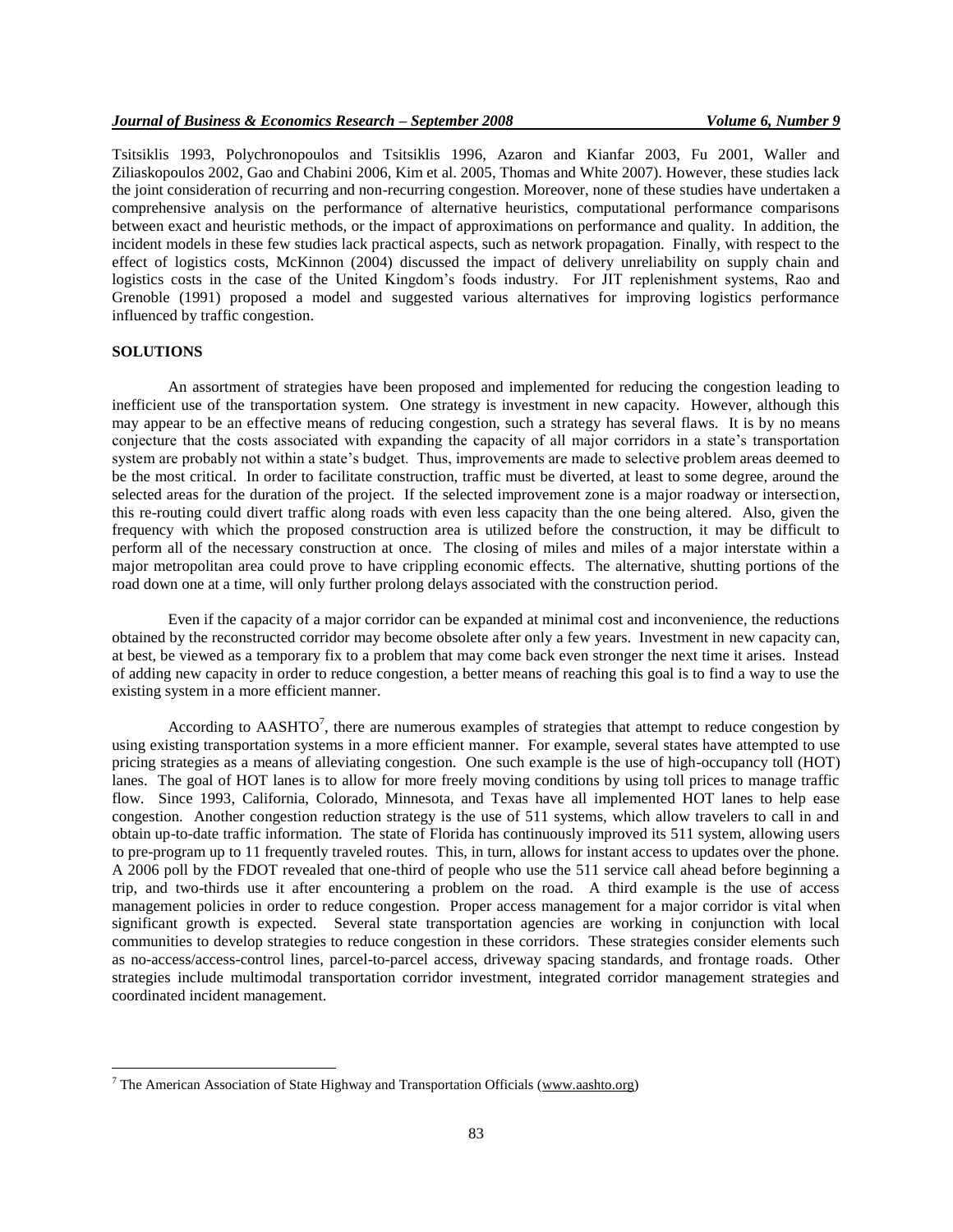#### *Journal of Business & Economics Research – September 2008 Volume 6, Number 9*

Although these solutions undoubtedly have some value, they still appear to fall a bit short. In the context of non-recurring delays, the necessary requirements for widespread utilization of information streams from any system are: 1) incident information timeliness, 2) quality of information (includes speed in addition to traffic volume), and 3) coverage (includes all roadways that see dense freight transportation). No existing system meets all three requirements, which could explain the main reason for low adoption of this technology. A more advanced communication system, addressing all three aspects of incident information fidelity, would be strongly embraced by supply chain and logistics service providers. An alternative approach is to reduce the impact of these low probability-high impact delays by informing the drivers with near real-time and en-route up-to-date road congestion information.

In developing routing optimization models and algorithms, the emphasis should be placed on dynamic models and algorithms, which not only account for real-time traffic information (recurring, and nonrecurring congestion such as incidents) from ITS sources, but also anticipate changes in traffic conditions. These dynamic models are compared with their static model counterparts under different scenarios. Given a scenario (i.e., load, incident state and incident fidelity), static models use approximate (stationary) probability distributions of congestion levels in the road segments. Accordingly, optimization methods are classical shortest-path techniques with random travel times. Dynamic models account for non-stationary probability distributions and develop exact and heuristic solution techniques. Markov decision processes (MDPs) and variants are the candidates for dynamic models. These dynamic models result in large formulation instances and thus require significant computational resources. On the other hand, static models are manageable in their computational complexity. The objective with these two models is to find the optimal detail level, such that a quality solution can be obtained and submitted to the driver through ATIS within time constraints. Both models (static and dynamic) have been simulated over different network scenarios to account for validation.

Using the current algorithms that have been developed, various assumptions will be relaxed in order to achieve the following goals:

- Extend the dynamic routing algorithms to account for cycles within the network, incidents on distant links, and travel within larger networks
- Methods for estimation of travel time (or cost) variance besides the expected travel time (or cost)
- Heuristics for computational/memory efficiency
- Develop computationally efficient yet effective shockwave models that account for incident related traffic shockwaves propagating through nodes

The majority of initial efforts have focused on developing preliminary dynamic models and algorithms that can account for real-time congestion and incident information. By relaxing a majority of assumptions (e.g., allowing traffic conditions on adjacent links to be correlated instead of treating them as independent) new insights can be gained. Subsequently, the goals are to improve the accuracy of our dynamic routing models, develop representative incident models, and speed up our solution algorithms. Specifically, the dynamic routing models and algorithms will be extended to account for cyclic networks, networks with waiting at nodes, one-to-many distribution with constraints (e.g., delivery time windows), and correlated congestion states of adjacent links.

In addition, dynamic routing models and algorithms with objectives other than expected cost (time) minimization will be developed. One such alternative objective is travel time reliability (or variance), which will be modeled either as a performance measure or a service level requirement. Even though the current models account for dynamic incident information, this is achieved through a simple incident model. More sophisticated incident models will be developed that capture the effect of congestion shockwaves propagating through the network. The current state of knowledge on shockwaves is limited to single links, and the goal is to model this shockwave propagation throughout general networks. Accordingly, these shockwave models must not only be computationally efficient, but also effective in accounting for incident delays. New and improved existing exact and heuristic solution algorithms to achieve efficiency in computational time and memory requirements will be developed concurrently to the model development and refinement efforts.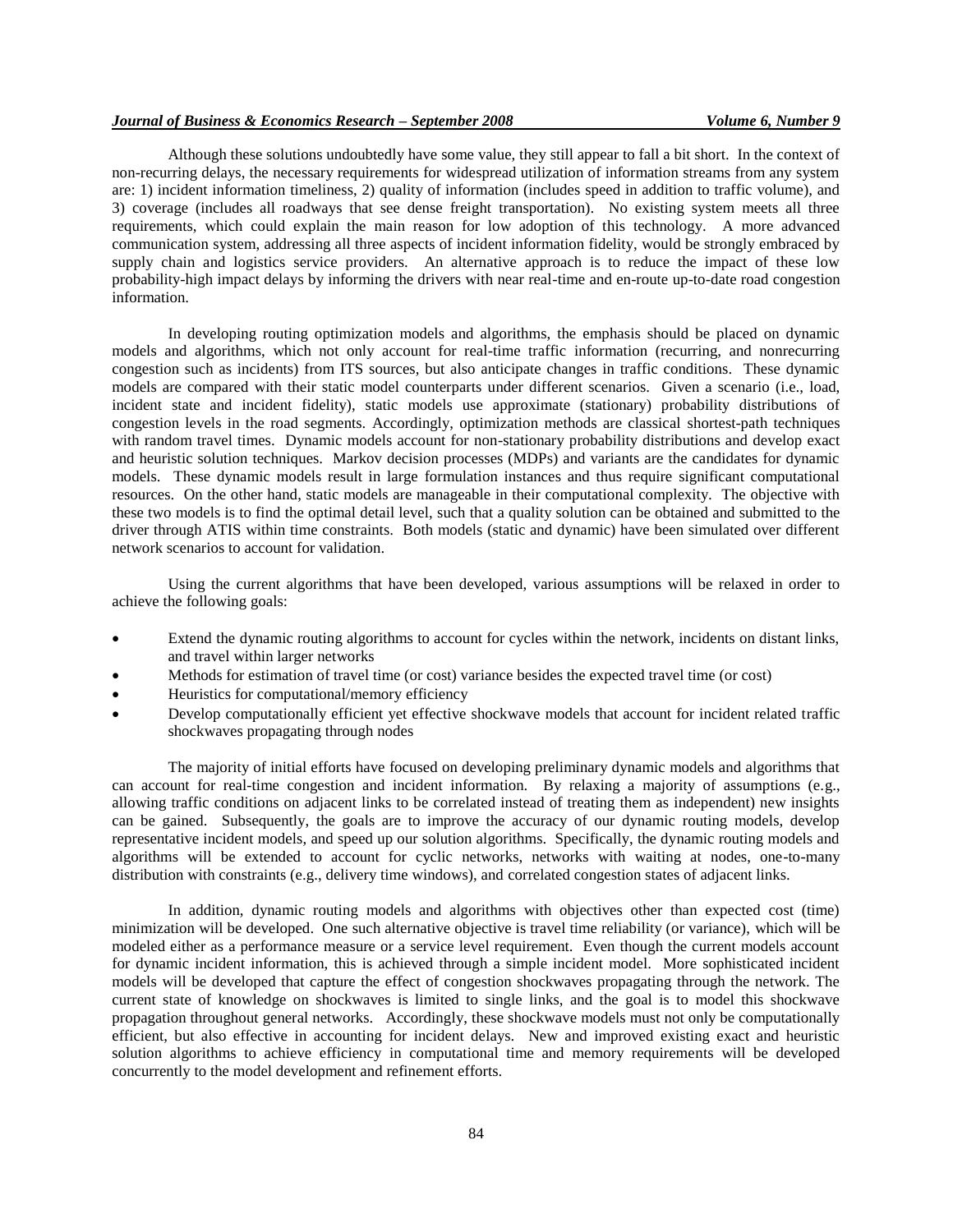#### *Journal of Business & Economics Research – September 2008 Volume 6, Number 9*

The ultimate goal is to analyze the costs and benefits within the supply chain associated with sharing near real-time road network information and navigation with drivers (freight drivers in particular) and dispatchers. Using routing models, static and dynamic algorithms, and simulation studies of road networks, measurements of both the direct and the indirect benefits of communicating non-recurring information will be gathered. In order to account for system level variability, these models will be simulated with different road network "scenarios": different *loads*  (e.g. various times/days), *incident states* (i.e. severity; duration and reduction in capacity), and dissemination *information fidelity* (incident maturity, position of freight vehicle, traffic speed). Various distribution strategies, such as "one-to-one" and "one-to-many", will be considered.

The benefits of communicating non-recurring incident information to drivers using a "one-to-many" strategy will be better, in general, due to more freedom within the routes. The simulation models will use internal optimization models. More specifically, given a particular network scenario (load, incident, information fidelity), two cases will be compared: the first being where the vehicle routing remains constant and the second being where the latest road network information is provided to the driver and an optimal rerouting decision is made.

In order to optimize the routing decision upon receipt of information, the developed models and algorithms will be compared with standard state-of-the art routing/optimization algorithms. Thus, the framework includes two main modules: a scenario generator and a dynamic routing optimization module. The output of simulation models is the expected delay under different scenarios. Clearly, there will be minimal benefit in avoiding congestion for some scenarios, due to the location of the vehicle and timing of the incident communication. Upon each simulation run, a comparison of the delivery time of original routing and dynamic response routing will be made. Comparative results will then be classified according to their scenario settings in a simulation results database: road network structure, load, incident state, information fidelity, and delivery strategy. Since carriers vary among each other in terms of their coverage, the type of road network used, delivery characteristics, and customer characteristics, the post-simulation analysis will need to account for such variation.

#### **CONCLUSION**

The transformation that has taken place within the supply chain environment requires the use of more efficient supply chain operations. JIT is a way to achieve this efficiency, but achieving reliability in logistical operations is complicated by factors posed by inefficiencies in the transportation network. Although a variety of strategies have been proposed in an effort to alleviate the problems posed by these inefficiencies, the one strategy that will likely yield the best results is the utilization of information streams to provide live, up-to-date information on traffic conditions. However, strategies focusing on non-recurring delays do not meet each of the three necessary requirements for widespread utilization of information streams. A more advanced communication system, addressing all three requirements, would be a useful tool for supply chain and logistics service providers.

The ultimate goal of this research is to develop dynamic routing algorithms interfaced with real-time commercial GIS software that supports constraints (e.g., user request to avoid local roads) and trips with multiplelegs (e.g., to support milk-run shipments). The validation studies will involve extensive testing of the models. A key part of the validation will be to study the impact of these dynamic routing algorithms on the performance of Just-in-Time (JIT) deliveries, using data and statistics regarding freight delivery patterns/performance/costs between the facilities and the key JIT suppliers. This has led to other research questions:

With respect to the timeliness requirement of widespread utilization of information streams, will a higher frequency of information dissemination help to maximize the optimality of any routing decision? For example, reevaluation of a link deemed optimal as a vehicle began traversing upon it, but subsequently deemed suboptimal, may allow for re-routing off that now inefficient link depending upon the availability of access roads.

Under the quality of information requirement, the question emerges of whether the information supplied will take into account the volume of traffic likely to utilize the advised alternate route, the feasibility of u-turns, the utility of changing course as opposed to "waiting it out," or any possible constraints on alternate routes, such as weight/axel limits.